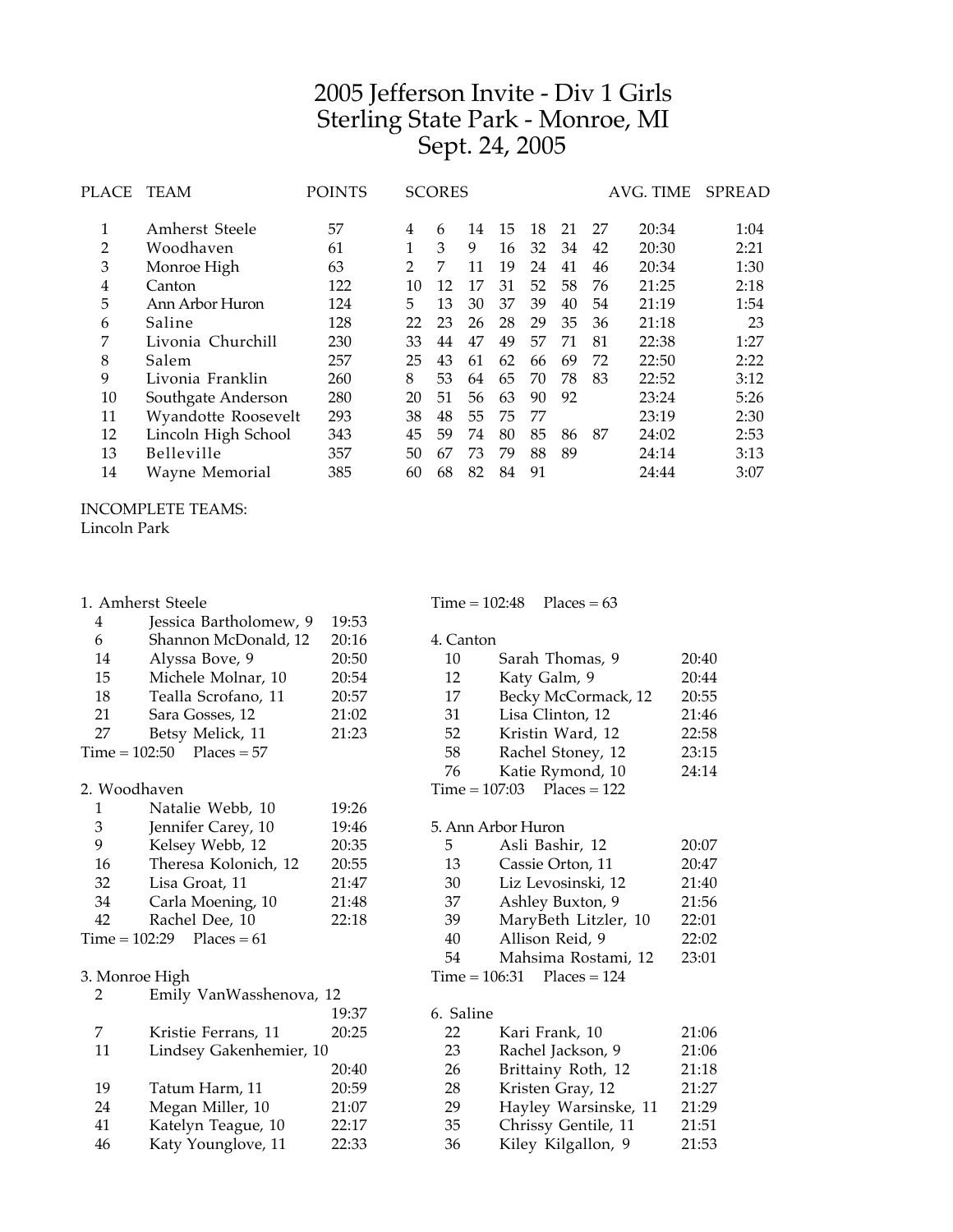### $Time = 106.26$  Places = 128

|                 | $1 \text{ line} = 100.20$<br>$r \cdot \text{I} \cdot \text{I} \cdot \text{I} \cdot \text{I} \cdot \text{I} \cdot \text{I} \cdot \text{I} \cdot \text{I} \cdot \text{I} \cdot \text{I} \cdot \text{I} \cdot \text{I} \cdot \text{I} \cdot \text{I} \cdot \text{I} \cdot \text{I} \cdot \text{I} \cdot \text{I} \cdot \text{I} \cdot \text{I} \cdot \text{I} \cdot \text{I} \cdot \text{I} \cdot \text{I} \cdot \text{I} \cdot \text{I} \cdot \text{I} \cdot \text{I} \cdot \text{I} \cdot \text{I} \cdot \text{I} \cdot$ |                | 19. DEI    |
|-----------------|-------------------------------------------------------------------------------------------------------------------------------------------------------------------------------------------------------------------------------------------------------------------------------------------------------------------------------------------------------------------------------------------------------------------------------------------------------------------------------------------------------------------------|----------------|------------|
|                 | 7. Livonia Churchill                                                                                                                                                                                                                                                                                                                                                                                                                                                                                                    |                | 50         |
| 33              | Courtney Benson, 10                                                                                                                                                                                                                                                                                                                                                                                                                                                                                                     | 21:47          | 67         |
| 44              | Laura Tomassi, 11                                                                                                                                                                                                                                                                                                                                                                                                                                                                                                       | 22:28          | 73         |
| 47              | Jaclyn Gribeck, 10                                                                                                                                                                                                                                                                                                                                                                                                                                                                                                      |                | 79         |
| 49              |                                                                                                                                                                                                                                                                                                                                                                                                                                                                                                                         | 22:48<br>22:51 | 88         |
|                 | Melissa Westrick, 10                                                                                                                                                                                                                                                                                                                                                                                                                                                                                                    |                | 89         |
| 57              | Alexis McFarlane, 9                                                                                                                                                                                                                                                                                                                                                                                                                                                                                                     | 23:14          |            |
| 71              | Tiffany Pao, 11                                                                                                                                                                                                                                                                                                                                                                                                                                                                                                         | 23:47          | $Time = 1$ |
| 81              | Rachel Lambert, 11                                                                                                                                                                                                                                                                                                                                                                                                                                                                                                      | 25:02          |            |
| $Time = 113:08$ | $Places = 230$                                                                                                                                                                                                                                                                                                                                                                                                                                                                                                          |                | 14. Way    |
|                 |                                                                                                                                                                                                                                                                                                                                                                                                                                                                                                                         |                | 60         |
| 8. Salem        |                                                                                                                                                                                                                                                                                                                                                                                                                                                                                                                         |                | 68         |
| 25              | Sarah Kosteva, 11                                                                                                                                                                                                                                                                                                                                                                                                                                                                                                       | 21:13          | 82         |
| 43              | Amanda Kassem, 12                                                                                                                                                                                                                                                                                                                                                                                                                                                                                                       | 22:25          | 84         |
| 61              | Hannah Fox, 10                                                                                                                                                                                                                                                                                                                                                                                                                                                                                                          | 23:25          | 91         |
| 62              | Freyal Shah, 10                                                                                                                                                                                                                                                                                                                                                                                                                                                                                                         | 23:29          | $Time = 1$ |
| 66              | Sabrina Burcroff, 10                                                                                                                                                                                                                                                                                                                                                                                                                                                                                                    | 23:35          |            |
| 69              | Laura Jensen, 12                                                                                                                                                                                                                                                                                                                                                                                                                                                                                                        | 23:40          |            |
| 72              | Casie Vella, 10                                                                                                                                                                                                                                                                                                                                                                                                                                                                                                         | 23:52          |            |
|                 | $Places = 257$<br>Time = 114:07                                                                                                                                                                                                                                                                                                                                                                                                                                                                                         |                |            |
|                 |                                                                                                                                                                                                                                                                                                                                                                                                                                                                                                                         |                |            |
|                 | 9. Livonia Franklin                                                                                                                                                                                                                                                                                                                                                                                                                                                                                                     |                |            |
| 8               | Meghan Horgan (11)                                                                                                                                                                                                                                                                                                                                                                                                                                                                                                      | 20:32          |            |
| 53              | Kari Saarela (11)                                                                                                                                                                                                                                                                                                                                                                                                                                                                                                       | 22:59          |            |
| 64              | Kelsey Kaplan (10)                                                                                                                                                                                                                                                                                                                                                                                                                                                                                                      | 23:31          |            |
| 65              | Elizabeth Reinke (10)                                                                                                                                                                                                                                                                                                                                                                                                                                                                                                   | 23:34          |            |
| $70\,$          | Laura Marshall (11)                                                                                                                                                                                                                                                                                                                                                                                                                                                                                                     | 23:44          |            |
| 78              | Jackie Covert (11)                                                                                                                                                                                                                                                                                                                                                                                                                                                                                                      | 24:32          |            |
| 83              | Anastasia Bending (10)                                                                                                                                                                                                                                                                                                                                                                                                                                                                                                  | 25:05          |            |
| $Time = 114:20$ | $Places = 260$                                                                                                                                                                                                                                                                                                                                                                                                                                                                                                          |                |            |
|                 | 10. Southgate Anderson                                                                                                                                                                                                                                                                                                                                                                                                                                                                                                  |                |            |
| 20              | Richelle Gray, 9                                                                                                                                                                                                                                                                                                                                                                                                                                                                                                        | 21:00          |            |
| 51              | Kelsey Bartoloni, 10                                                                                                                                                                                                                                                                                                                                                                                                                                                                                                    | 22:55          |            |
| 56              | Emily Pace, 10                                                                                                                                                                                                                                                                                                                                                                                                                                                                                                          | 23:07          |            |
| 63              | Jaclyn Solo, 11                                                                                                                                                                                                                                                                                                                                                                                                                                                                                                         | 23:30          |            |
| 90              | Elysia Harris, 11                                                                                                                                                                                                                                                                                                                                                                                                                                                                                                       | 26:26          |            |
| 92              |                                                                                                                                                                                                                                                                                                                                                                                                                                                                                                                         | 26:44          |            |
| $Time = 116:58$ | Holly Carlisle, 10<br>$Places = 280$                                                                                                                                                                                                                                                                                                                                                                                                                                                                                    |                |            |
|                 |                                                                                                                                                                                                                                                                                                                                                                                                                                                                                                                         |                |            |
|                 | 11. Wyandotte Roosevelt                                                                                                                                                                                                                                                                                                                                                                                                                                                                                                 |                |            |
| 38              | Abby Davis, 10                                                                                                                                                                                                                                                                                                                                                                                                                                                                                                          | 22:00          |            |
| 48              | Audrey Peters, 9                                                                                                                                                                                                                                                                                                                                                                                                                                                                                                        | 22:50          |            |
| 55              | Lisa Youngs, 9                                                                                                                                                                                                                                                                                                                                                                                                                                                                                                          | 23:05          |            |
| 75              | Felicia Cottone, 10                                                                                                                                                                                                                                                                                                                                                                                                                                                                                                     | 24:08          |            |
| 77              | Phylicia Primeau, 10                                                                                                                                                                                                                                                                                                                                                                                                                                                                                                    | 24:30          |            |
| $Time = 116:33$ | $Places = 293$                                                                                                                                                                                                                                                                                                                                                                                                                                                                                                          |                |            |
|                 |                                                                                                                                                                                                                                                                                                                                                                                                                                                                                                                         |                |            |
|                 | 12. Lincoln High School                                                                                                                                                                                                                                                                                                                                                                                                                                                                                                 |                |            |
| 45              | Jessica Miles, 11                                                                                                                                                                                                                                                                                                                                                                                                                                                                                                       | 22:32          |            |
| 59              | Kathleen McDonald, 11                                                                                                                                                                                                                                                                                                                                                                                                                                                                                                   | 23:19          |            |
| 74              | Phylicia Zeestraten, 10                                                                                                                                                                                                                                                                                                                                                                                                                                                                                                 | 24:07          |            |

 Carolyn Chan, 11 24:46 Eve Lasswell, 11 25:25 86 Denise Zitnik, 12 25:28 April Wynne, 10 25:37

Time = 120:09 Places = 343

|                              | 13. Belleville            |       |  |  |  |
|------------------------------|---------------------------|-------|--|--|--|
| 50                           | Belleville Kat Hotton, 11 |       |  |  |  |
|                              |                           | 22:55 |  |  |  |
| 67                           | Crystal Ross, 12          | 23:38 |  |  |  |
| 73                           | Gabrielle Boyer, 9        | 23:56 |  |  |  |
| 79                           | Jeanna Jendritz, 12       | 24:32 |  |  |  |
| 88                           | Katie McGrogan, 11        | 26:08 |  |  |  |
| 89                           | Ana Campos, 10            | 26:12 |  |  |  |
| $Time = 121:09$ Places = 357 |                           |       |  |  |  |
|                              |                           |       |  |  |  |
| 14. Wayne Memorial           |                           |       |  |  |  |
| 60                           | Claire Moro, 10           | 23.21 |  |  |  |

| 68 | Melissa Smith, 10              | 23:39 |
|----|--------------------------------|-------|
| 82 | Kathryn Trudeau, 11            | 25:02 |
| 84 | Shaunie Baughan, 10            | 25:10 |
| 91 | Chelsea Gilbert, 9             | 26:28 |
|    | $Time = 123:40$ $Places = 385$ |       |